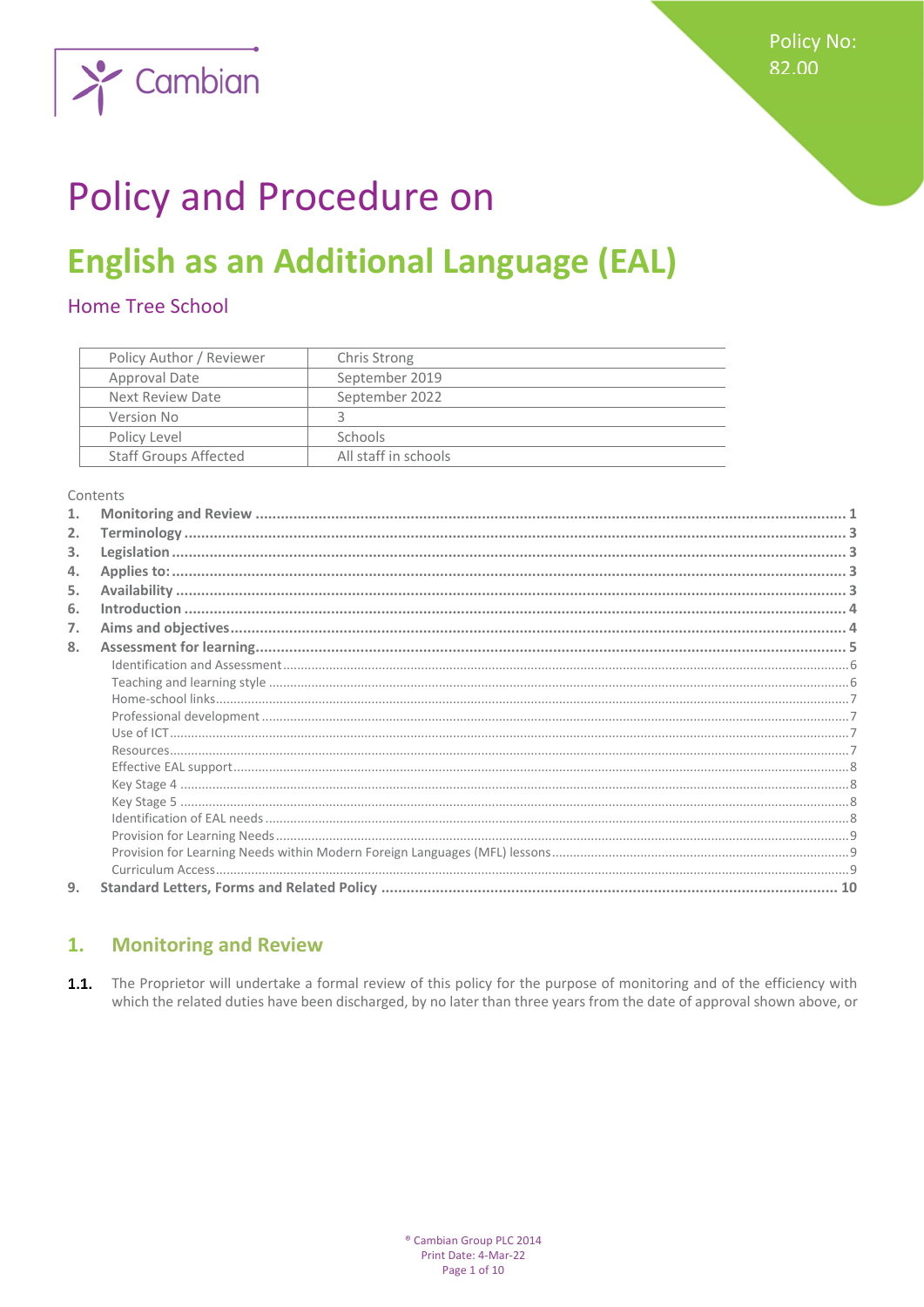

earlier if significant changes to the systems and arrangements take place, or if legislation, regulatory requirements or best practice guidelines so require.

The local content of this document will be subject to continuous monitoring, refinement and audit by the Head of  $1.2.$ Service.

Superfield by

Andrew Sutherland **Representative, Proprietor- Cambian Group** August 2021

Melanie Higgs

HHiggs

Melanie Higgs **Headteacher** September 2020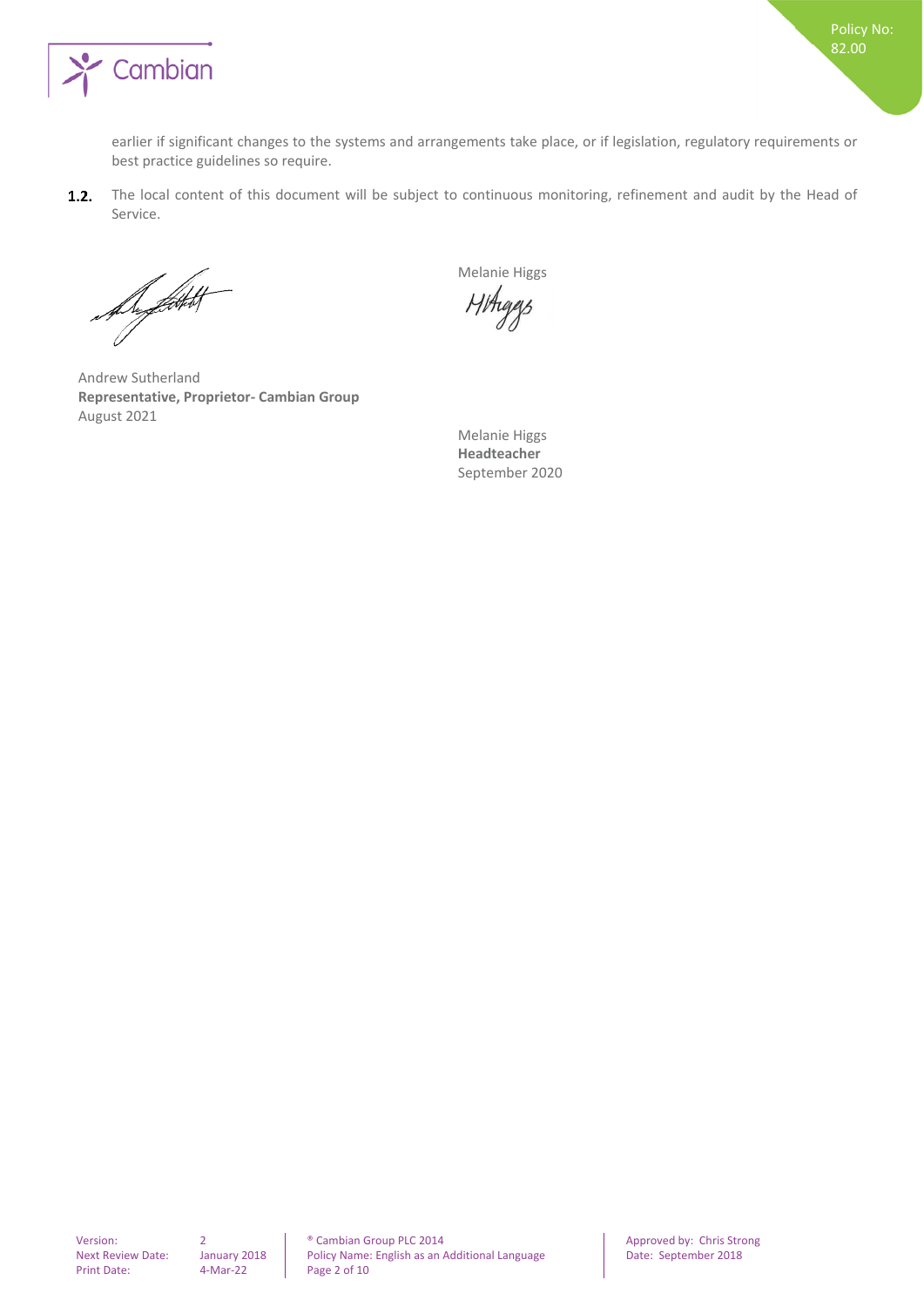

Signed:

## <span id="page-2-0"></span>**2. Terminology**

 $2.1.$ Our aim is to use consistent terminology throughout this policy and all supporting documentation as follows:

| 'Establishment' or 'Location | this is a generic term which means the Children's<br>Home/school/college. Home Tree School is a school.                                                                                                                                                          |
|------------------------------|------------------------------------------------------------------------------------------------------------------------------------------------------------------------------------------------------------------------------------------------------------------|
| Individual                   | means any child or young person under the age of 18 or young<br>adult between the ages of 18 and 25. At Home Tree School we<br>have young people attending and/or residing between the ages of<br>$12 - 18$ .                                                    |
| <b>Service Head</b>          | This is the senior person with overall responsibility for the school.<br>At Home Tree School this is the Headteacher who is Melanie<br>Higgs.* dual registered locations need to include Service Head and<br>Registered Manager if they are not the same person. |
| <b>Key Worker</b>            | Members of staff that have special responsibility for Individuals<br>residing at or attending the Establishment.                                                                                                                                                 |
| Parent, Carer, Guardian      | means parent or person with Parental Responsibility                                                                                                                                                                                                              |
| <b>Regulatory Authority</b>  | Regulatory Authority is the generic term used in this policy to<br>describe the independent regulatory body responsible for<br>inspecting and regulating services. At Home Tree School this is<br>Ofsted.                                                        |
| <b>Social Worker</b>         | This means the worker allocated to the child/family. If there is no<br>allocated worker, the Duty Social Worker or Team Manager is<br>responsible.                                                                                                               |
| <b>Placing Authority</b>     | Placing Authority means the local authority/agency responsible<br>for placing the child or commissioning the service                                                                                                                                             |
| <b>Staff</b>                 | Means full or part-time employees of Cambian, agency workers,<br>bank workers, contract workers and volunteers.                                                                                                                                                  |
| <b>SEN</b>                   | means Special Education Needs and is usually shortened to SEN.                                                                                                                                                                                                   |

## <span id="page-2-1"></span>**3. Legislation**

 $3.1.$ Complies with Part 6, paragraph 24(3) (b) of The Education (Independent School Standards Compliance Record) (England) (Amendment) Regulations.

## <span id="page-2-2"></span>**4. Applies to:**

- the whole Location inclusive of activities outside of the normal hours;
- <span id="page-2-3"></span>• all staff (teaching and support staff), the proprietor and volunteers working in the Location.

## **5. Availability**

Print Date: 4-Mar-22 Page 3 of 10

Version: 2 2 <sup>®</sup> Cambian Group PLC 2014 <br>Next Review Date: January 2018 Policy Name: English as an Additional Language Date: September 2018 Policy Name: English as an Additional Language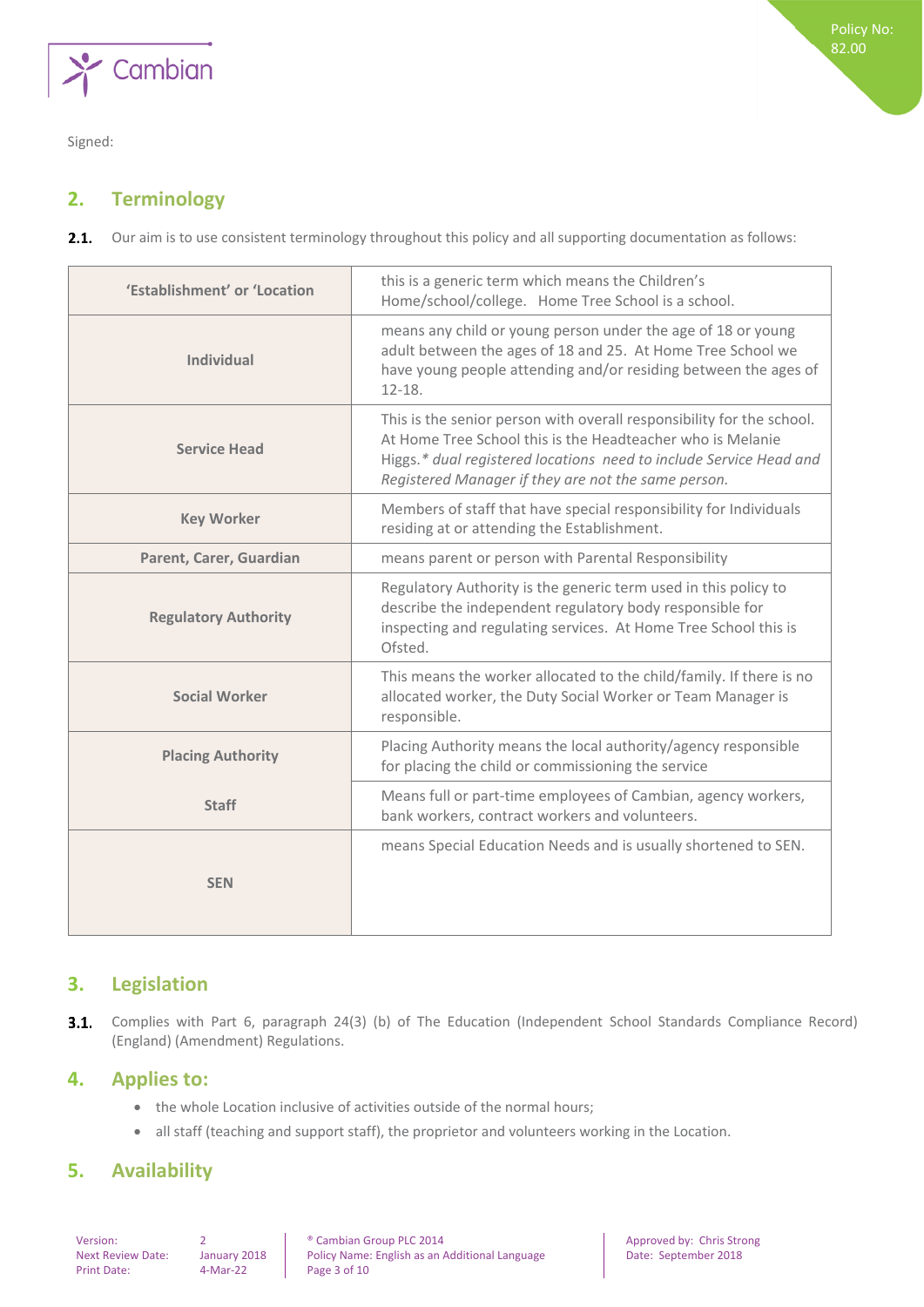

 $5.1.$ This policy is made available to parents/guardians, carers, staff and Individuals (ask at reception)

## <span id="page-3-0"></span>**6. Introduction**

- $6.1.$ In common with the rest of the curriculum, where a child is learning English as an additional language, this is individually planned for, taking into account the particular needs of the child and working with the family to plan how best to facilitate the child's integration into an English speaking setting. If for example, a child at our Location was most comfortable with say another language our strategy in understanding how best to enable the child to use English would include observing the child communicating in their mother tongue. As a result of this, key English words would be sent to the guardians, and we would request from them a list of the key words in their mother tongue. This would enable the teachers to be familiar with what the child might be trying to say. It would also assist in preventing the child becoming disheartened having managed to form a word, this being a significant achievement, in the mother tongue and then enable the teachers to encourage the child to transfer the word into English. Our experience is that this individually tailored approach has shown to be highly successful. We offer guardians the option to receive any policies, procedures, newsletters etc. That they would receive in English, translated into other languages.
- $6.2.$ The teaching and learning, achievements, attitudes and well-being of all our Individuals are important. We encourage all our Individuals to achieve the highest possible standards. We do this through taking account of each Individual's life experiences and needs.

### <span id="page-3-1"></span>7. Aims and objectives

• The National Curriculum secures entitlement for all Individuals to a number of areas of learning and gives them the opportunity to develop the knowledge, understanding, skills and attitudes that are necessary for their self-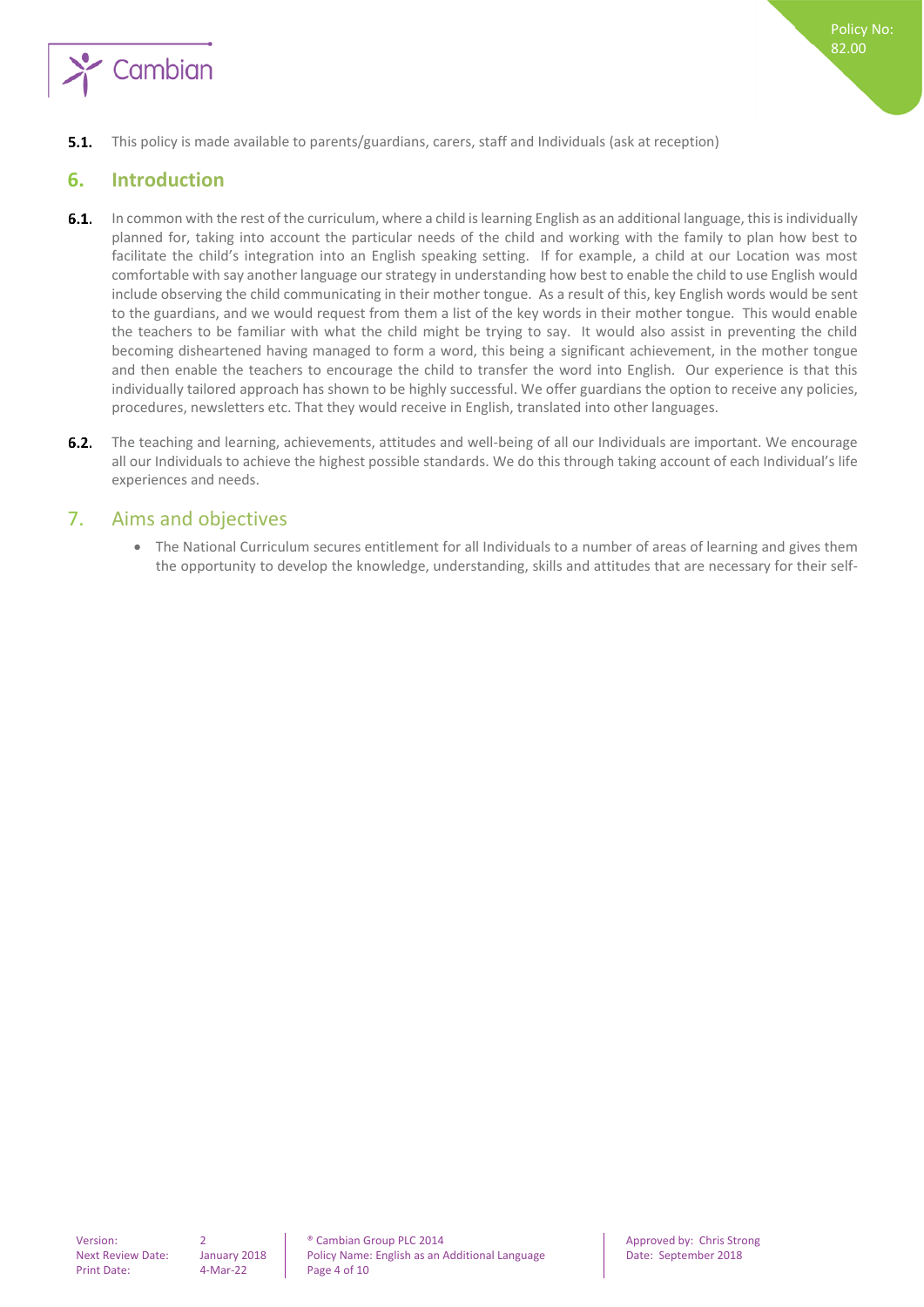

fulfilment and development as responsible citizens. We promote the principles of fairness and justice for all through the education that we provide in our school.

- The aim of this policy is to help ensure that we meet the full range of needs of those Individuals who are learning English as an additional language. This is in line with the requirements of current legislation
- **7.1.** We aim to raise the attainment of minority ethnic pupils by:
	- assessing pupils' English ability and giving pupils with EAL access to the curriculum as quickly as possible;
	- providing pupils with EAL opportunities to hear and read good models of English and extend their knowledge and use of English;
	- providing additional in-class and withdrawal support to these pupils;
	- developing an understanding of and valuing pupils' home languages;
	- using visual and auditory resources;
	- assessing pupils with EAL to establish their needs and progress;
	- liaising with Special Educational Needs (SEN) colleagues in identifying pupils who may additionally have SEN.
- **7.2.** The aims of our (EAL) provision are that all students whose first language is not English:
	- become autonomous in all aspects of the English Language;
	- are supported so that they gain full access to the full school curriculum that is offered;
	- become aware of and can appropriately respond to differences and similarities between their cultures and others;
	- progress in their abilities within each aspect of the English Language including speaking, listening writing and reading;
	- are supported in their preparations for their next step in their academic careers.

## <span id="page-4-0"></span>8. Assessment for learning

- $8.1.$ We use the WRAT4 to measure English language competence for EAL Individuals linked to the National Curriculum. These have only recently been published. We carry out ongoing recording of attainment and progress in line with agreed school procedures.
- $8.2.$ The statutory assessment arrangements of the National Curriculum allow us to make special arrangements for Individuals who are learning English as an additional language.
- $8.3.$ In the mathematics tasks and tests at Key Stage 1 we help Individuals by translating English words or phrases that appear in the assessment materials, or non-English words or phrases that the Individuals use in their responses.
- $8.4.$ For the science and written mathematics test at Key Stage 2, we provide verbal or written translations of words or phrases in the test papers which we think are likely to prove difficult for Individuals for whom English is an additional

Version: 2 **2 8** Cambian Group PLC 2014 **Approved by: Chris Strong Approved by: Chris Strong** Next Review Date: January 2018 | Policy Name: English as an Additional Language | Date: September 2018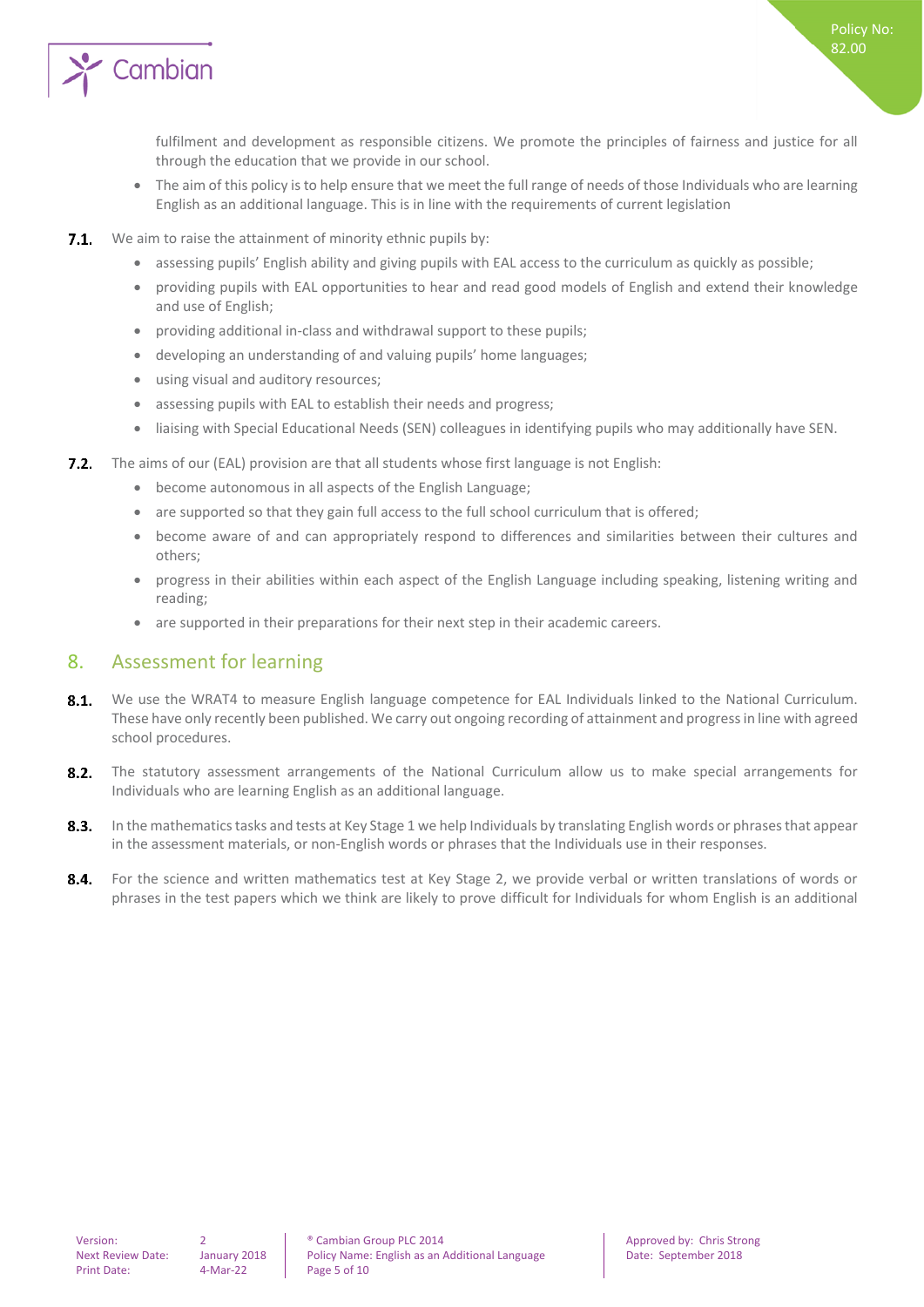

language. For the mental arithmetic test at Key Stage 2 we provide a verbal translation of the test to Individuals who have limited English.

- $8.5.$ The language support teacher offers support to Individuals during the Key Stage 1 and Key Stage 2 assessment period.
- $8.6.$ Students who have been resident in Britain for less than two years at the time of sitting formal public examinations (e.g. GCSE, A-level) may qualify for extra time. The SENCo will submit the necessary documentation to the relevant examining bodies in this instance.

#### <span id="page-5-0"></span>**Identification and Assessment**

- $8.7.$ Guardians are asked to inform school of any language needs their child may have on entry to school. In addition to this, their class teachers liaising with colleagues and working alongside pupils should be able to identify and assess pupils with EAL in order to target them for support. This can be done using a variety of data, including:
	- NFER English and Maths tests
	- PIPs and Aspects
	- Foundation stage profile
	- **CATs**
	- Teacher assessment
	- Reading tests/sweeps
	- Spelling tests
	- Individual pupil targets
	- ICT based tracking systems
	- Consultation with guardians
	- Attendance and behaviour monitoring
	- Accurate ethnic data
- $8.8.$ Once the pupils have been identified and assessed, the class teacher needs to work with colleagues to develop Individual Language Plans with SMART targets (ILP's). All should be aware that EAL pupils will frequently understand what is being said, well before they have confidence enough to speak themselves.

#### <span id="page-5-1"></span>**Teaching and learning style**

- 8.9. Teachers take action to help Individuals who are learning English as an additional language by various means:
	- developing their spoken and written English by:
		- o ensuring that vocabulary work covers the technical as well as the everyday meaning of key words, metaphors and idioms;
		- o providing in class support for individuals and small groups;
		- o developing appropriate resources;
		- o explaining how speaking and writing in English are structured for different purposes across a range of subjects;
		- $\circ$  providing a range of reading materials that highlight the different ways in which English is used;
		- $\circ$  encouraging Individuals to transfer their knowledge, skills and understanding of one language to another;
		- o providing support within small-group intervention strategy programmes also involving non–EAL pupils;
		- o providing advice and training for staff members;
		- o building on Individual's experiences of language at home and in the wider community, so that their developing uses of English and other languages support one another;
	- ensuring access to the curriculum and to assessment by:
		- o using accessible texts and materials that suit Individual's ages and levels of learning;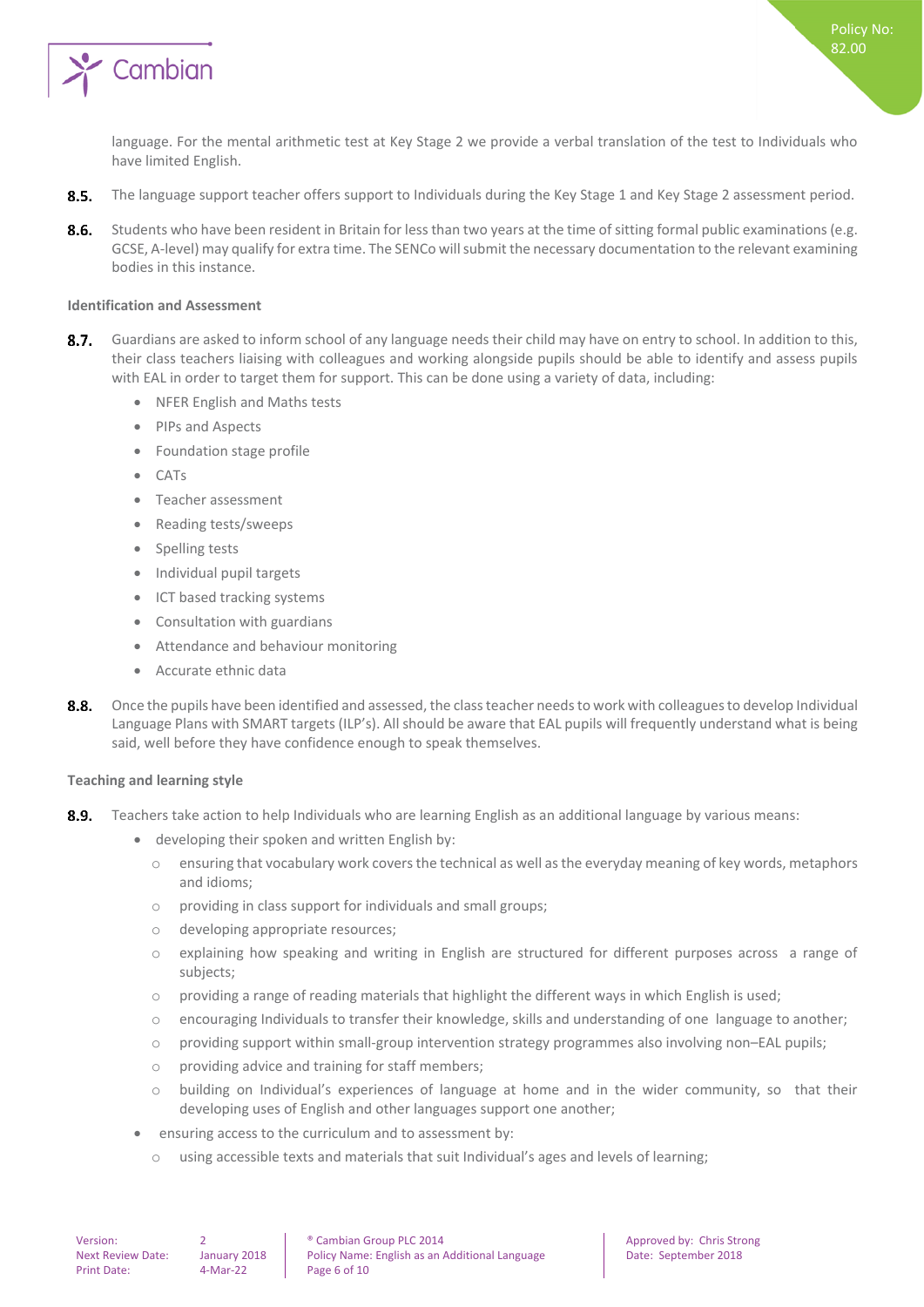

- o providing support through ICT, video or audio materials, dictionaries and translators, readers and amanuenses;
- o using the home or first language where appropriate.

#### <span id="page-6-0"></span>**Home-school links**

- 8.10. These are in place to:
	- Welcome guardians into school
	- Communicate with and involve guardians in their Individual's learning
	- Promote a multi-cultural understanding in school
- 8.11. The school is aware of obstacles to communication that may arise for some pupils and families with EAL and knows where to seek advice and support to overcome these.

#### <span id="page-6-1"></span>**Professional development**

8.12. All staff are provided with opportunities for training on EAL, through the SENCo, whose responsibility it is to provide this training on a regular basis, for all staff to extend their knowledge and understanding and enhance their skills. This contributes to the development of good practice and the raising of achievement within the school.

#### <span id="page-6-2"></span>**Use of ICT**

8.13. ICT is a central resource for learning in all areas at insert name of school and is used when relevant for meeting the needs of EAL pupils.

#### <span id="page-6-3"></span>**Resources**

8.14. Staff working with EAL pupils can receive training in how to use existing resources to support language development, as part of their professional development. The school seeks to purchase resources which reflect different ethnicities in their language, visual images and content. Money is allocated each year to purchase further resources to support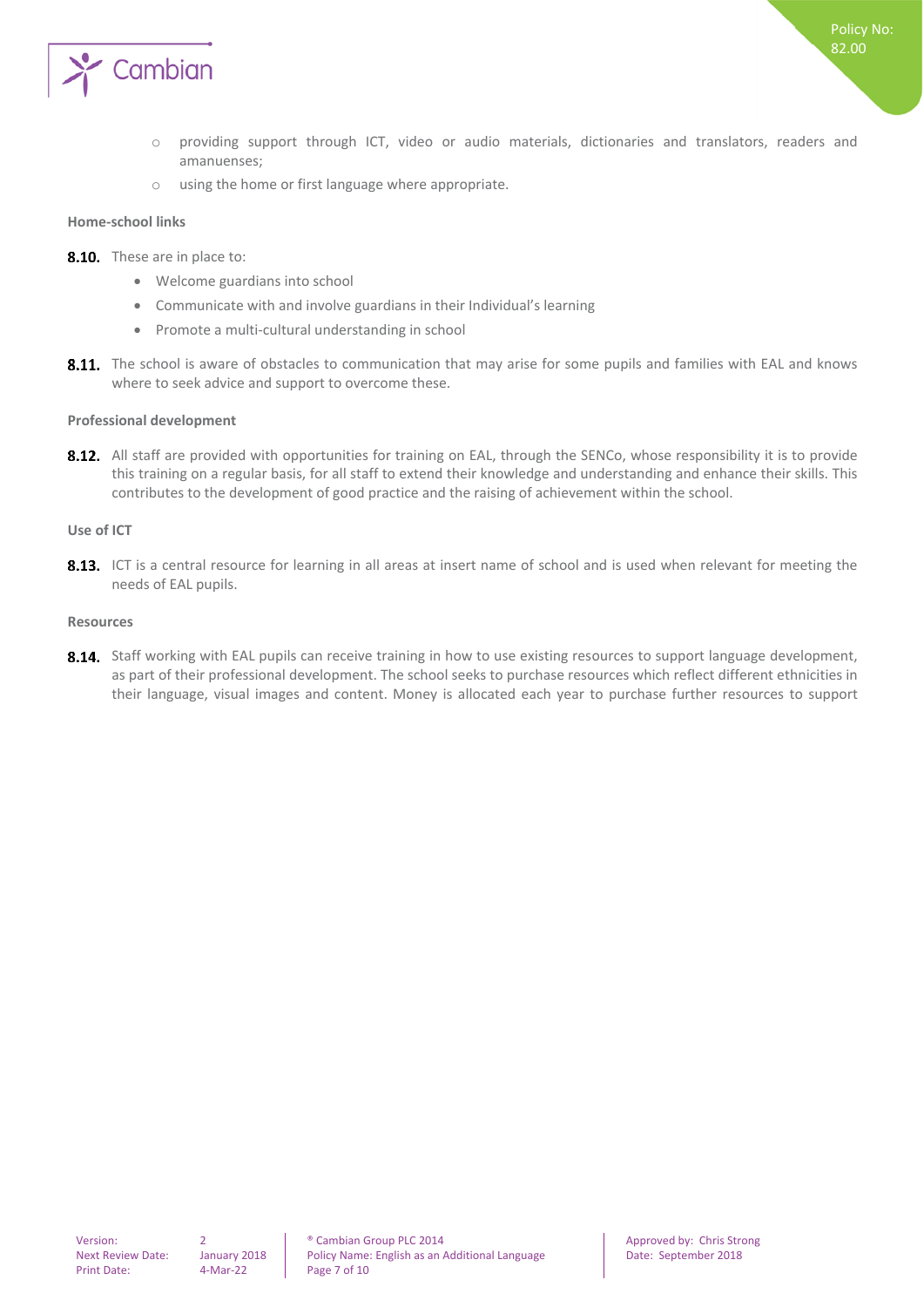

Learning Development including EAL. If teachers do not share the student's language they can use resources to demonstrate the value of the student's language through:

- dual language texts;
- multi lingual labels around the classroom / school and
- stories from their own and other cultures.

#### <span id="page-7-0"></span>**Effective EAL support**

8.15. This will be evidenced by:

- High standards of EAL training and curriculum content for EAL pupils
- Good leadership and management of EAL
- Pupils with EAL are sufficiently challenged and supported so they can reach their potential
- Support takes account of pupils at the early stage of language learning
- Use of our 'guardian angel' system. New EAL learners can be paired with both a helper who speaks their mother tongue, wherever possible (to help them feel comfortable) and a classmate (to help them integrate into the school)
- Support takes account of pupils at later stages of language learning by supporting them in their development of literacy across the curriculum and higher order language skills, e.g. pre-teach specific vocabulary, for example for science, to prepare them in advance of the lesson
- The offered curriculum is relevant and sensitive
- The SMT is involved in the monitoring, deployment and quality of provision for the support of minority ethnic pupils
- Links with guardians are good
- The area is a strength in the school
- <span id="page-7-1"></span>8.16. The additional support beyond the classroom available through the SEND department will take following form:

#### **Key Stage 4**

8.17. Students with an appropriate level of English will continue in mainstream English lessons leading to GCSE English and English literature. Those who would find the GCSE curriculum too difficult or inappropriate will receive timetabled EAL lessons in preparation for the First Certificate in English or the Cambridge Preliminary English Test.

#### <span id="page-7-2"></span>**Key Stage 5**

8.18. Sixth formers are recommended two lessons of EAL a week during their study periods. Students are working towards the IELTS examination which is required by many universities in the UK and abroad. Arrangements will be made for them to take their IELTS at a local school centre.

#### <span id="page-7-3"></span>**Identification of EAL needs**

- 8.19. EAL needs are identified through a range of methods, including:
	- On entry, when EAL is identified and recorded as part of the entrance process, and interviews/meetings with the child and guardians take place.
	- By teaching staff recognition of the particular needs of a child, which should be fed back to the SENCo.
	- $\bullet$  Through individual meetings with the SENCo, and with the Head of the MEL faculty where appropriate (e.g. where the language spoken is one that is taught within school, and/or where facilitation of the child's development of language can clearly be assisted through the MFL department's provision).
	- Through discussion with external professionals e.g. tutors, previous teachers, etc.
	- Through parental information.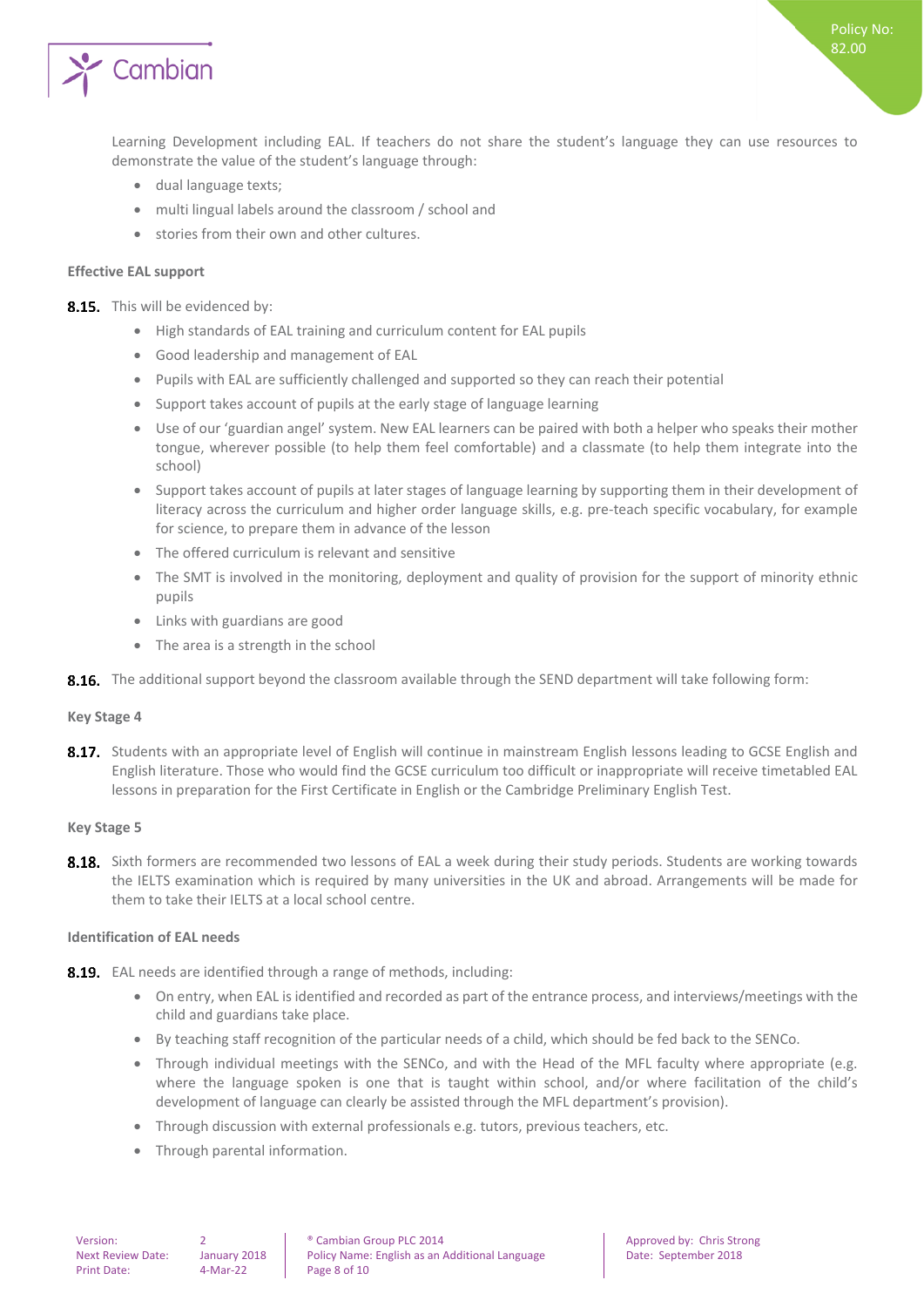

8.20. Guardians are asked to inform school of any language needs their child may have on entry to school. In addition to this, their class teachers liaising with colleagues and working alongside their students should be able to identify and assess students with EAL in order to target them for support. Once the students have been identified and assessed, the SENCo will provide key details of the students' requirements, and advice as to appropriate strategies, through the EAL register. All should be aware that EAL students will frequently understand what is being said, well before they have confidence enough to speak themselves.

#### <span id="page-8-0"></span>**Provision for Learning Needs**

8.21. Students with EAL will be differentiated for in accordance with our Differentiation and SEND policies. This may involve the use of all main forms of differentiation (resource, outcome, choice, support, task). As with all students this differentiation will be personalised by subject teachers to take into account the stage of learning attained by the student, and the methods in which they work best. Teachers will be advised and supported by the SENCo as to suitable methods for each child.

#### <span id="page-8-1"></span>**Provision for Learning Needs within Modern Foreign Languages (MFL) lessons**

- 8.22. We have students who have English as their native language and who use another language. We will also have students whose native tongue is not English but they use it as their language of instruction. We will refer to both categories of students as Bilingual Learners as they live in two or more languages. Bilingual students are those who have 'access to more than one language in normal and natural ways in their daily lives.'
- 8.23. Within language lessons we will aim for Additive Bilingualism rather than Transitional Bilingualism which can restrict student leaning. We will aim that through their lessons in French and Spanish, knowledge of other languages extends their constantly expanding language repertoire promoting their use of English and mother tongue. Languages are not separate and isolated units and bilingual learners show a greater level of metalinguistic awareness as well as greater cognitive capacity for language as a system. Bilingual students often demonstrate higher levels of self-confidence as they function in different cultures and social groups.
- 8.24 If a student is bilingual in French or Spanish, they will be given access to an EPP booklet for regular extension within the classroom. Additional EAL resources tailored to their precise abilities and needs will also be made regularly available. The opportunity to sit qualification examinations (e.g. GCSE, A-level) in their native tongue will be arranged wherever possible, and the Head of MFL can provide advice and guidance on obtaining tuition in languages outside school. Furthermore, the Head of MFL will endeavour to allocate time, where possible, to one on one or small group sessions with bilingual students with Native Language Assistants alongside the option of an after school club delivered by the assistants aimed specifically for bilingual speakers of the appropriate language.
- 8.25. Language learning for our bilingual learners is encouraged through:
	- contextual support through practical experiences;
	- appropriate modelling of language;
	- opportunities to communicate confidently in the new language;
	- motivation through meaningful activities;
	- self-confidence through praise and
	- stimulating and enjoyable learning situations and
	- Time spent with Native Language Assistants in one on one or small group sessions.

#### <span id="page-8-2"></span>**Curriculum Access**

8.26. Teaching and learning, achievements, attitudes and well-being of all our Individuals are important. Some of our Individuals may have particular learning and assessment requirements, which are linked to their progress in learning English as an additional language. Individuals who are learning English as an additional language have skills and